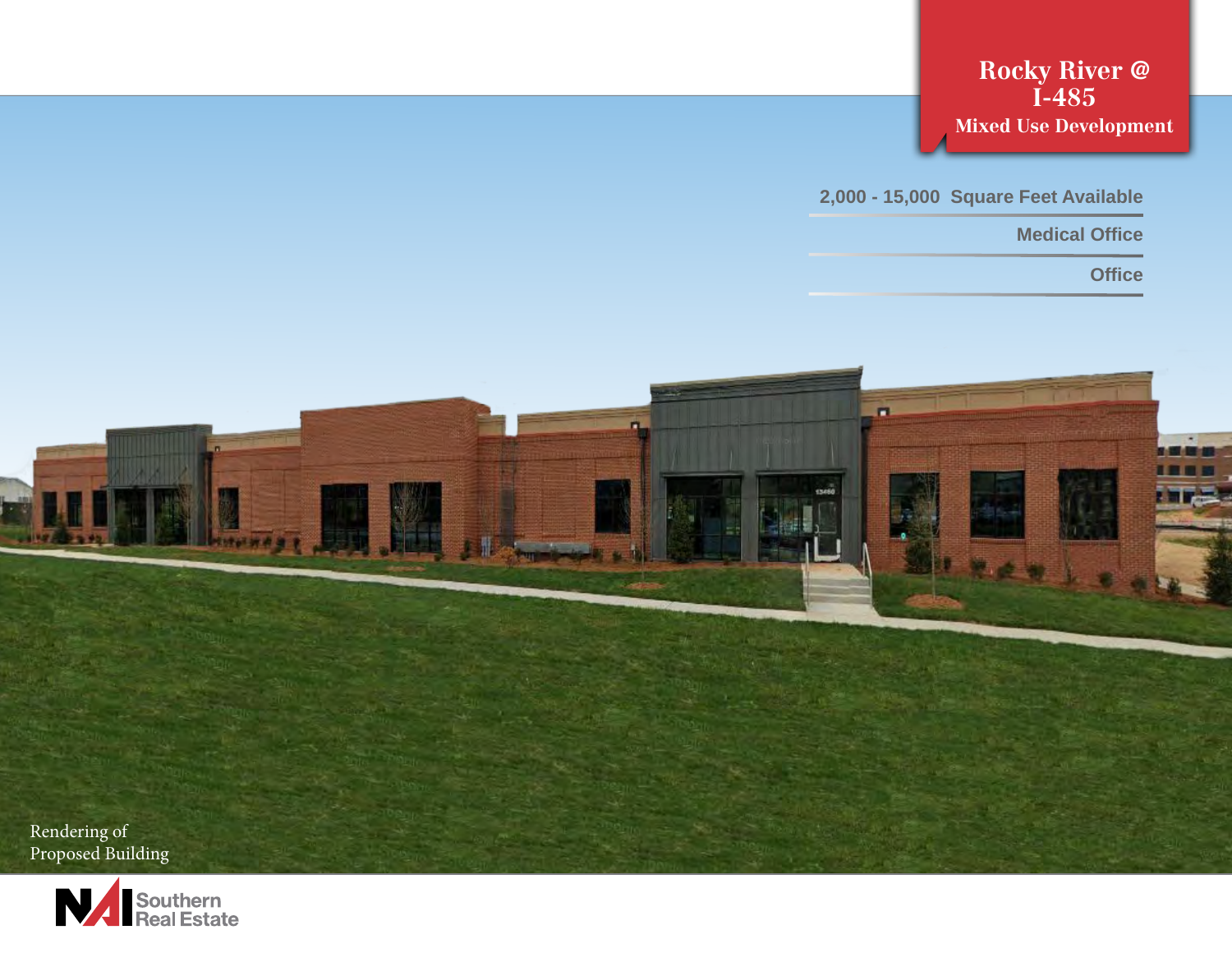## **Rocky River @ I-485** Medical / Office Space



Disclaimer: Information included or referal to herein is furnished by third parties and is one guanted as to is accuracy or completenes. You understand that all information included or referred to herein is furnished by th